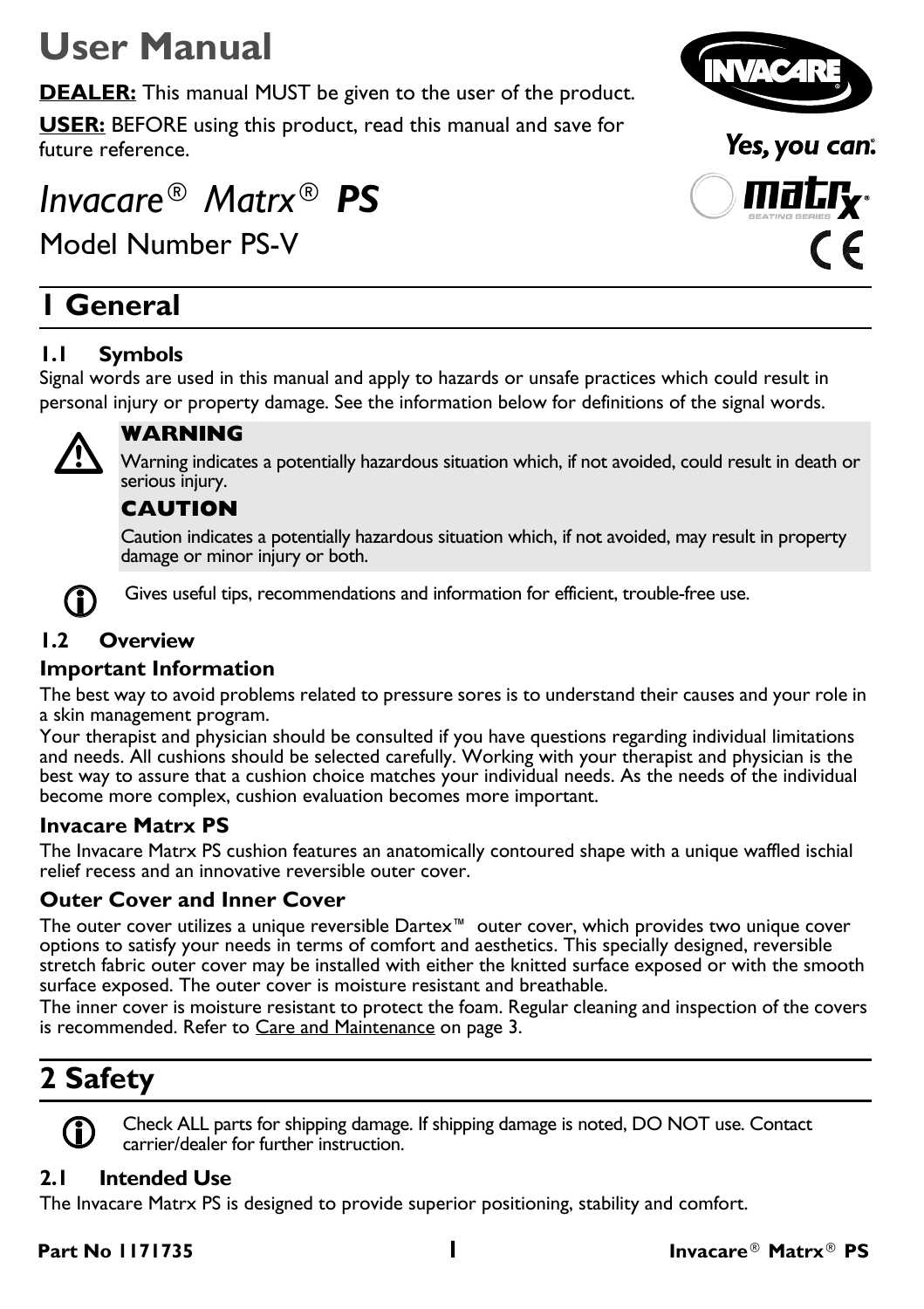#### **2.2 General Warnings**



WARNING<br>DO NOT USE THIS PRODUCT OR ANY AVAILABLE OPTIONAL EQUIPMENT WITHOUT FIRST COMPLETELY READING AND UNDERSTANDING THESE INSTRUCTIONS AND ANY ADDITIONAL INSTRUCTIONAL MATERIAL SUCH AS OWNER'S MANUALS, SERVICE MANUALS OR INSTRUCTION SHEETS SUPPLIED WITH THIS PRODUCT OR OPTIONAL EQUIPMENT. IF YOU ARE UNABLE TO UNDERSTAND THE WARNINGS, CAUTIONS OR INSTRUCTIONS, CONTACT A HEALTHCARE PROFESSIONAL, DEALER OR TECHNICAL PERSONNEL BEFORE ATTEMPTING TO USE THIS EQUIPMENT - OTHERWISE, INJURY OR DAMAGE MAY OCCUR.

#### **ACCESSORIES WARNING**

Invacare products are specifically designed and manufactured for use in conjunction with Invacare accessories. Accessories designed by other manufacturers have not been tested by Invacare and are not recommended for use with Invacare products.

#### **INSTALLATION WARNING**

After any adjustments, repair or service and before use, make sure that all attaching component parts are secure.

Ensure the seat cushion is properly secured to the wheelchair before using. Otherwise injury or damage may occur.

Installing a cushion on a wheelchair may affect the center of gravity of the wheelchair and may cause the wheelchair to become unstable, potentially resulting in injury.

#### **WARNING**

Skin condition should be checked very frequently after the installation of any new seating system.

Your therapist and physician should be consulted if you have any questions regarding individual limitations and needs.

Working with your therapist, physician, and equipment supplier is the best way to assure that a seating choice matches your individual needs.

As the needs of the individual become more complex, the seating evaluation becomes more important.

The cushion is designed to be used only at room temperature. If it is left at lower temperatures, always allow it to warm to room temperature before using. Sitting on extremely cold or hot surfaces can cause skin damage.

Avoid sharp objects or exposure to excessive heat or open flame.

#### **2.3 Weight Limitation and Model Numbers**



Refer to the chart for the weight limitation and stock model numbers.

Configured model numbers are: PS-V

Grey = size not available

| <b>WIDTH</b>                              | <b>DEPTH</b>     |                  |                            |                  | <b>WEIGHT</b><br>LIMIT*    |                    |
|-------------------------------------------|------------------|------------------|----------------------------|------------------|----------------------------|--------------------|
|                                           | 12 IN<br>(30 CM) | 14 IN<br>(36 CM) | 16 IN<br>$(41 \text{ CM})$ | 18 IN<br>(46 CM) | 20 IN<br>$(51 \text{ CM})$ |                    |
| $12$ in $(30 \text{ cm})$                 | <b>PS1212</b>    | <b>PS1214</b>    | <b>PS1216</b>              |                  |                            | 150 lbs            |
| 14 in (36 cm)                             | <b>PS1412</b>    | <b>PS1414</b>    | <b>PS1416</b>              |                  | $(68 \text{ kg})$          |                    |
| $16$ in $(41$ cm)                         |                  |                  | <b>PS1616</b>              | <b>PS1618</b>    | <b>PS1620</b>              | 300 lbs            |
| 18 in (46 cm)                             |                  |                  | <b>PS1816</b>              | <b>PS1818</b>    | <b>PS1820</b>              | $(136 \text{ kg})$ |
| $20$ in $(51$ cm)<br>$\sim$ $\sim$ $\sim$ |                  |                  | PS2016                     | PS2018           | PS2020                     |                    |

\*Matrx PS Heavy Duty models are custom configured and have a weight limitation of 600 lbs (272 kg). These cushions are available in sizes ranging from 21 to 30 inches wide and 16 to 30 inches deep.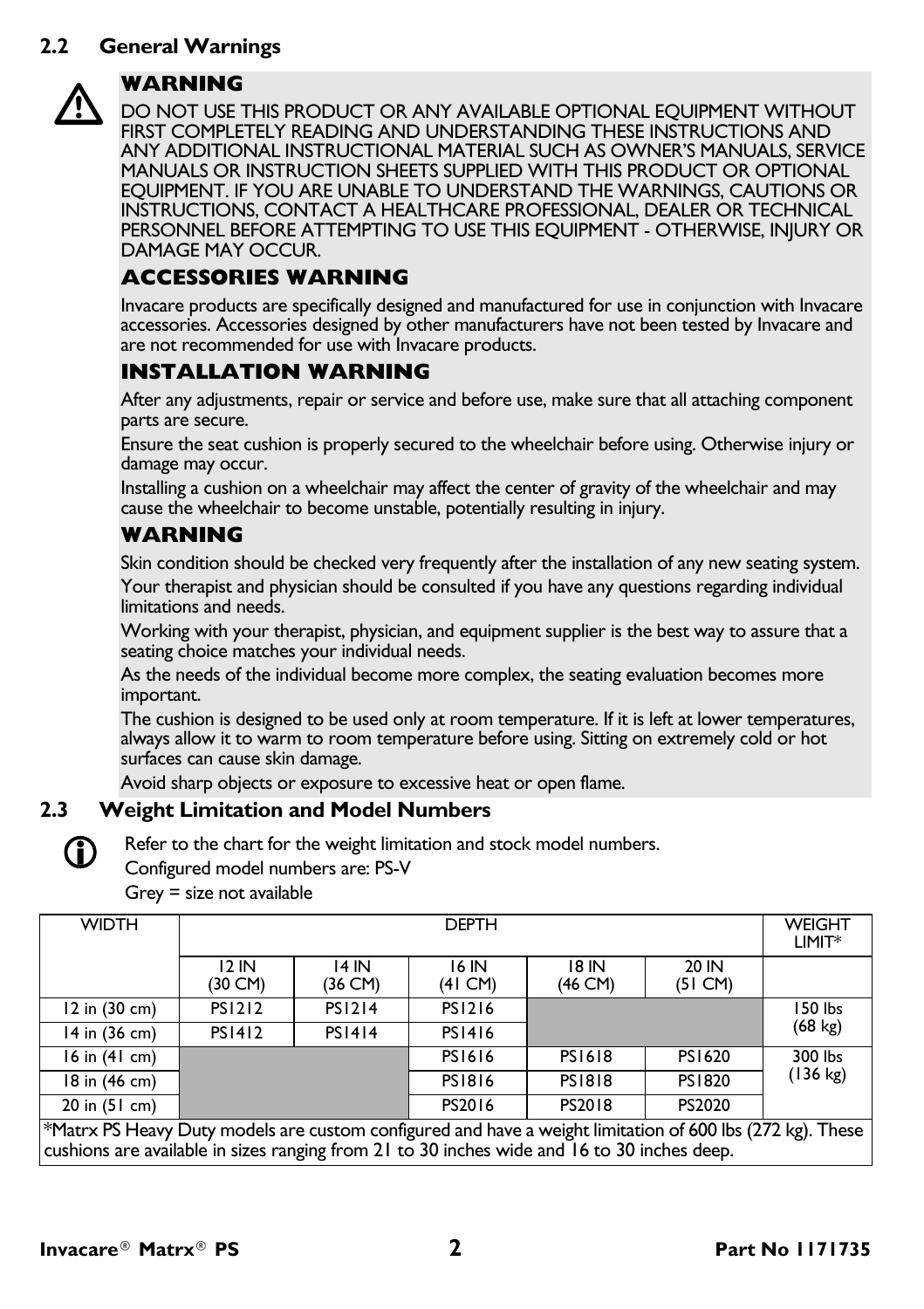## **3 Usage**

#### **3.1 Installing the Invacare Matrx PS**

- 1. Ensure the desired side of the outer cover is exposed. [Refer to Reversing the Outer Cover](#page-2-1) [on page 3](#page-2-1).
- 2. Position the cushion so the material identification tags (not shown) face the rear.
- 3. Align the hook and loop strips (not shown) on the bottom of the cushion with those on the wheelchair seat.
- 4. Position the cushion onto the wheelchair as far back as possible.
- 5. Press down to ensure the hook and loop strips are firmly engaged.

#### <span id="page-2-1"></span>**3.2 Reversing the Outer Cover**

- 1. Unzip the outer cushion cover.
- 2. Remove the outer cushion cover.
- 3. Turn the outer cushion cover inside out to the desired side.
- 4. Install the cushion with inner cover into the outer cover with the waffled recess facing down.

### <span id="page-2-0"></span>**4 Care and Maintenance**

### **4.1 Cleaning**

#### **Outer Cover**

The cover can be wiped clean with a damp towel.

The cover can be removed for laundering. Unzip the cover and carefully remove the foam with inner cover. The zipper should be closed prior to laundering.

Dry clean or machine wash using the delicate cycle and hang dry or tumble dry on low.

#### **Inner Cover**

The inner cover can be wiped clean with a damp cloth. The inner cover should not be removed from the foam.

#### **4.2 Inspection**



**WARNING**<br>DO NOT continue to use this product if problems are discovered. Corrective maintenance can be performed at or arranged through your equipment supplier.

Visually inspect parts including upholstery materials, foams (if accessible), and plastics, for deformation, corrosion, breakage, wear or compression.

### **5 After Use**

#### **5.1 Reuse**



#### **WARNING: Risk of Injury**

Always have a dealer inspect the product for damage before transferring the product to a different user. If any damage is found, DO NOT use the product. Otherwise injury may occur.